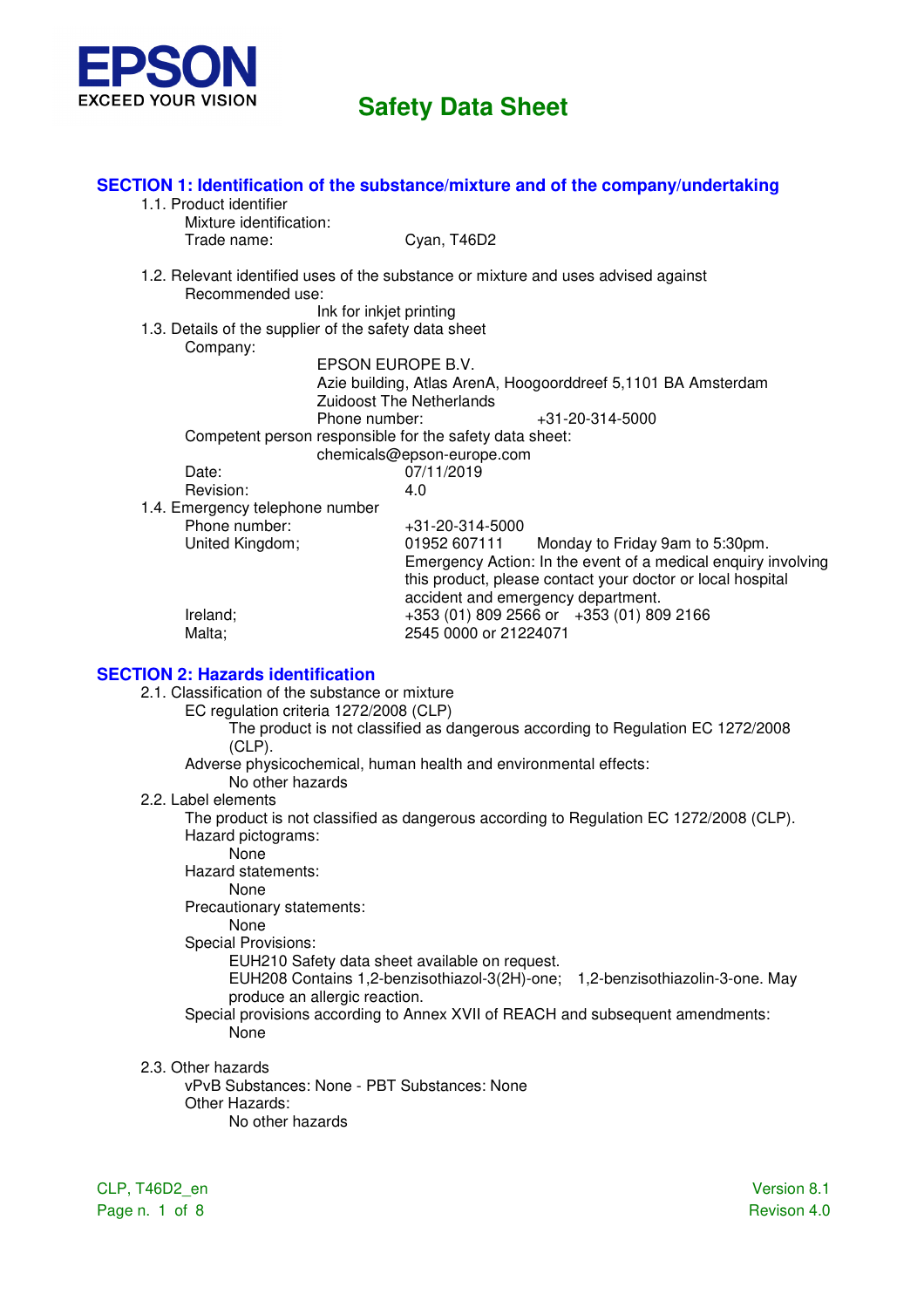

## **SECTION 3: Composition/information on ingredients**

- 3.1. Substances
	- No
- 3.2. Mixtures

Hazardous components within the meaning of the CLP regulation and related classification:

| Qty                  | <b>Name</b>                                                         | <b>Ident. Number</b>            |                                        | <b>Classification</b>                                                                                                                                                          |
|----------------------|---------------------------------------------------------------------|---------------------------------|----------------------------------------|--------------------------------------------------------------------------------------------------------------------------------------------------------------------------------|
| $50\% \sim$<br>65%   | Water                                                               | CAS:<br>EC:                     | 7732-18-5<br>231-791-2                 | The product is not classified as<br>dangerous according to                                                                                                                     |
|                      |                                                                     |                                 |                                        | Regulation EC 1272/2008 (CLP).                                                                                                                                                 |
| $20\% \sim$<br>25%   | Glycerol                                                            | CAS:<br>EC:                     | 56-81-5<br>200-289-5                   | The product is not classified as<br>dangerous according to<br>Regulation EC 1272/2008 (CLP).                                                                                   |
| $0.25% \sim$<br>0.5% | Triethanol amine                                                    | CAS:<br>EC:                     | $102 - 71 - 6$<br>203-049-8            | The product is not classified as<br>dangerous according to<br>Regulation EC 1272/2008 (CLP).                                                                                   |
| < 0.05%              | 1,2-benzisothiazol-3(2<br>H)-one;<br>1,2-benzisothiazolin-3-<br>one | Index<br>number:<br>CAS:<br>EC: | 613-088-00-6<br>2634-33-5<br>220-120-9 | $\bigcirc$ 3.1/4/Oral Acute Tox. 4 H302<br>3.2/2 Skin Irrit, 2 H315<br>3.3/1 Eye Dam. 1 H318<br>$\vee$ 3.4.2/1-1A-1B Skin Sens.<br>1,1A,1B H317<br>4.1/A1 Aquatic Acute 1 H400 |

## **SECTION 4: First aid measures**

- 4.1. Description of first aid measures
	- In case of skin contact:

Wash with plenty of water and soap.

In case of eyes contact:

In case of contact with eyes, rinse immediately with plenty of water and seek medical advice.

In case of Ingestion:

Do not under any circumstances induce vomiting. OBTAIN A MEDICAL EXAMINATION IMMEDIATELY.

In case of Inhalation:

Remove casualty to fresh air and keep warm and at rest.

- 4.2. Most important symptoms and effects, both acute and delayed
	- None
- 4.3. Indication of any immediate medical attention and special treatment needed Treatment: None

## **SECTION 5: Firefighting measures**

- 5.1. Extinguishing media
	- Suitable extinguishing media:
		- Water.
			- Carbon dioxide (CO2).

Extinguishing media which must not be used for safety reasons: None in particular.

5.2. Special hazards arising from the substance or mixture Do not inhale explosion and combustion gases. Burning produces heavy smoke.

CLP, T46D2\_en Version 8.1 Page n. 2 of 8 Revison 4.0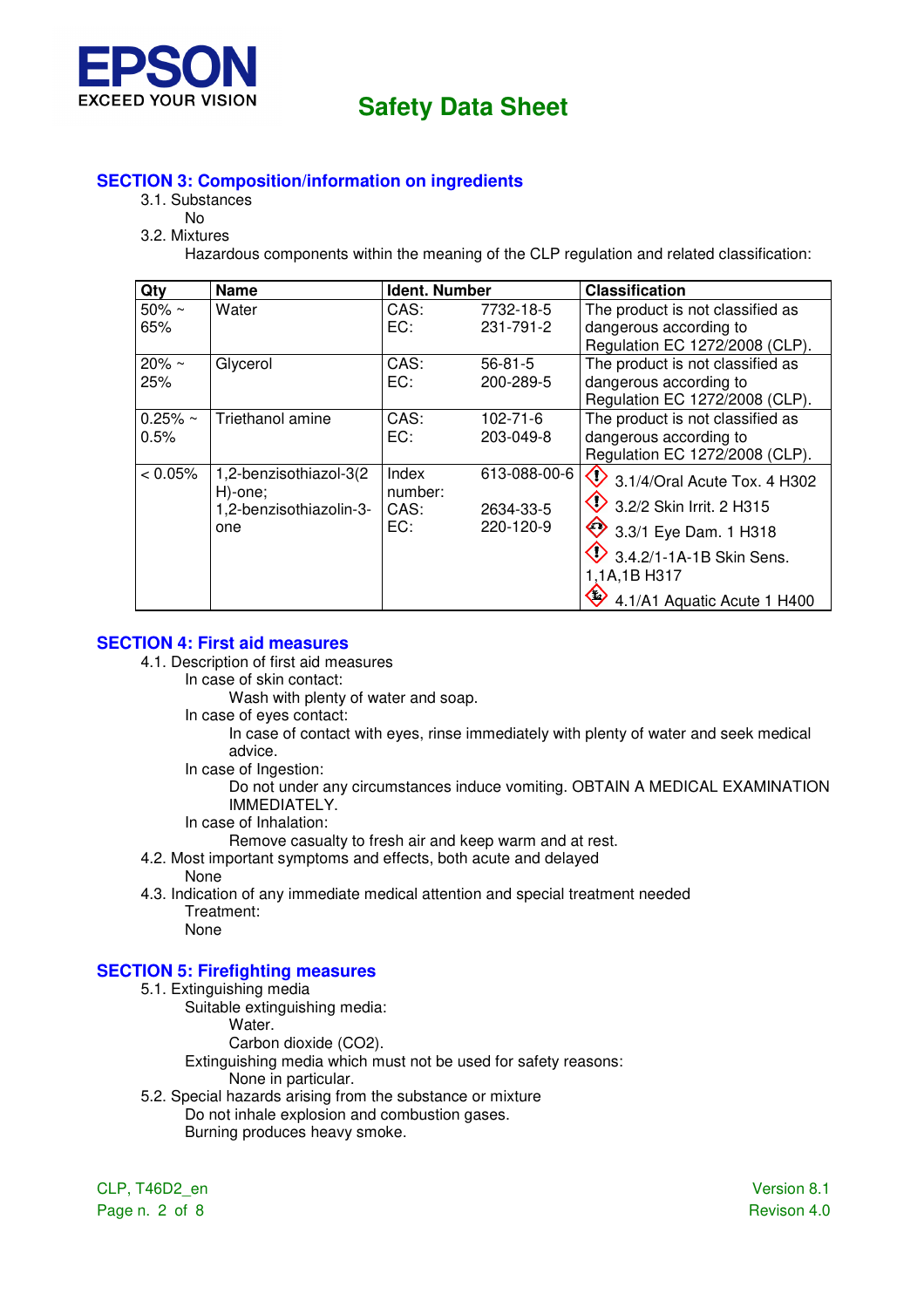

5.3. Advice for firefighters

Use suitable breathing apparatus .

Collect contaminated fire extinguishing water separately. This must not be discharged into drains.

Move undamaged containers from immediate hazard area if it can be done safely.

### **SECTION 6: Accidental release measures**

6.1. Personal precautions, protective equipment and emergency procedures Wear personal protection equipment. Remove persons to safety.

See protective measures under point 7 and 8.

6.2. Environmental precautions

Do not allow to enter into soil/subsoil. Do not allow to enter into surface water or drains. Retain contaminated washing water and dispose it.

In case of gas escape or of entry into waterways, soil or drains, inform the responsible authorities.

Suitable material for taking up: absorbing material, organic, sand

- 6.3. Methods and material for containment and cleaning up
- Wash with plenty of water. 6.4. Reference to other sections

See also section 8 and 13

## **SECTION 7: Handling and storage**

- 7.1. Precautions for safe handling
	- Avoid contact with skin and eyes, inhalation of vapours and mists. Do not eat or drink while working.

See also section 8 for recommended protective equipment.

7.2. Conditions for safe storage, including any incompatibilities

Keep away from food, drink and feed. Incompatible materials: None in particular. Instructions as regards storage premises: Adequately ventilated premises.

7.3. Specific end use(s) None in particular

#### **SECTION 8: Exposure controls/personal protection**

- 8.1. Control parameters
	- Glycerol CAS: 56-81-5

- OEL Type: OSHA - TWA: 5 mg/m3 - Notes: Respirable dust

- OEL Type: OSHA - TWA: 15 mg/m3 - Notes: Total dust

Triethanol amine - CAS: 102-71-6

- OEL Type: ACGIH - TWA(8h): 5 mg/m3

- DNEL Exposure Limit Values
	- No data available
- PNEC Exposure Limit Values
	- No data available
- 8.2. Exposure controls
	- 8.2.1. Appropriate engineering controls:
		- None
		- 8.2.2. Individual protection measures, such as personal protective equipment Eye protection:

Use personal protective equipment as required.

Protection for skin:

CLP, T46D2\_en Version 8.1

Page n. 3 of 8 Revison 4.0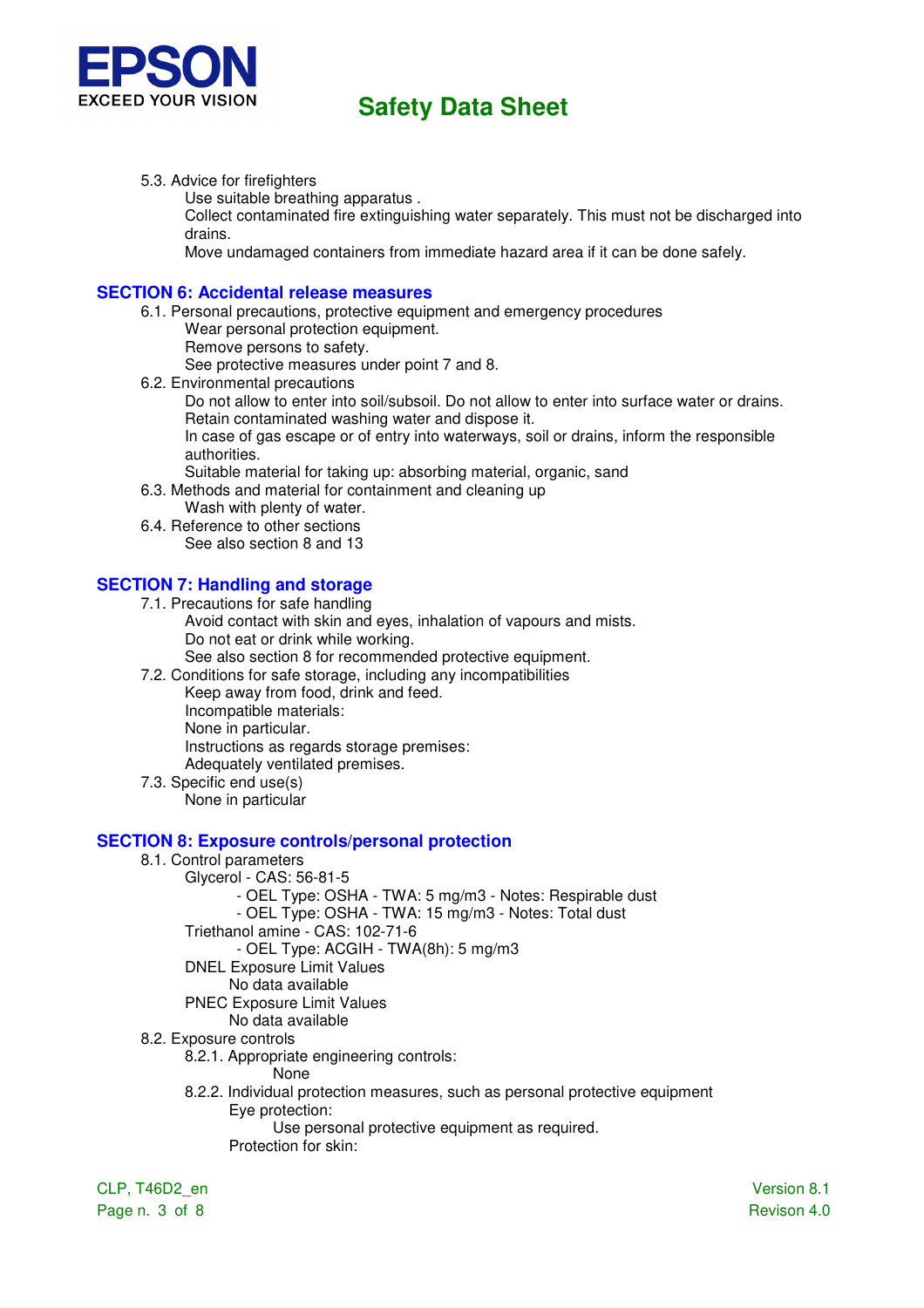

Use personal protective equipment as required. Protection for hands: Use personal protective equipment as required. Respiratory protection: Use personal protective equipment as required. Thermal Hazards: None 8.2.3. Environmental exposure controls: None

### **SECTION 9: Physical and chemical properties**

9.1. Information on basic physical and chemical properties Appearance and colour: Odour: Slightly Odour threshold:  $D = 7.5 \times 8.7$  at No data available  $pH$ :  $7.5 \sim 8.7$  at 20 °C Melting point / freezing point: No data available Initial boiling point and boiling range:<br>Solid/aas flammability: No data available Solid/gas flammability: Upper/lower flammability or explosive limits: No data available Vapour density: No data available Flash point:  $\overline{ }$   $> 95 °C / 203 °F$ Evaporation rate: No data available Vapour pressure: No data available Relative density: No data available Solubility in water: Complete Solubility in oil: No data available Partition coefficient (n-octanol/water): No data available Auto-ignition temperature:<br>
Decomposition temperature:<br>
No data available Decomposition temperature:<br>Viscosity:  $\leq 5$  mPa·s at 20 °C Viscosity:<br>
Explosive properties:<br>
Explosive properties:<br>
All and available Explosive properties: Oxidizing properties: No data available 9.2. Other information Miscibility: No data available Fat Solubility: The Contract of the No data available Conductivity: Conductivity: Conductivity:

#### **SECTION 10: Stability and reactivity**

- 10.1. Reactivity
- Stable under normal conditions 10.2. Chemical stability
- Stable under normal conditions
- 10.3. Possibility of hazardous reactions None
- 10.4. Conditions to avoid Stable under normal conditions.
- 10.5. Incompatible materials None in particular.
- 10.6. Hazardous decomposition products Acrolein (CAS #107-02-8); When glycerols is heated over 300°C, it will decompose into acrolein.

## **SECTION 11: Toxicological information**

CLP, T46D2\_en Version 8.1 Page n. 4 of 8 Revison 4.0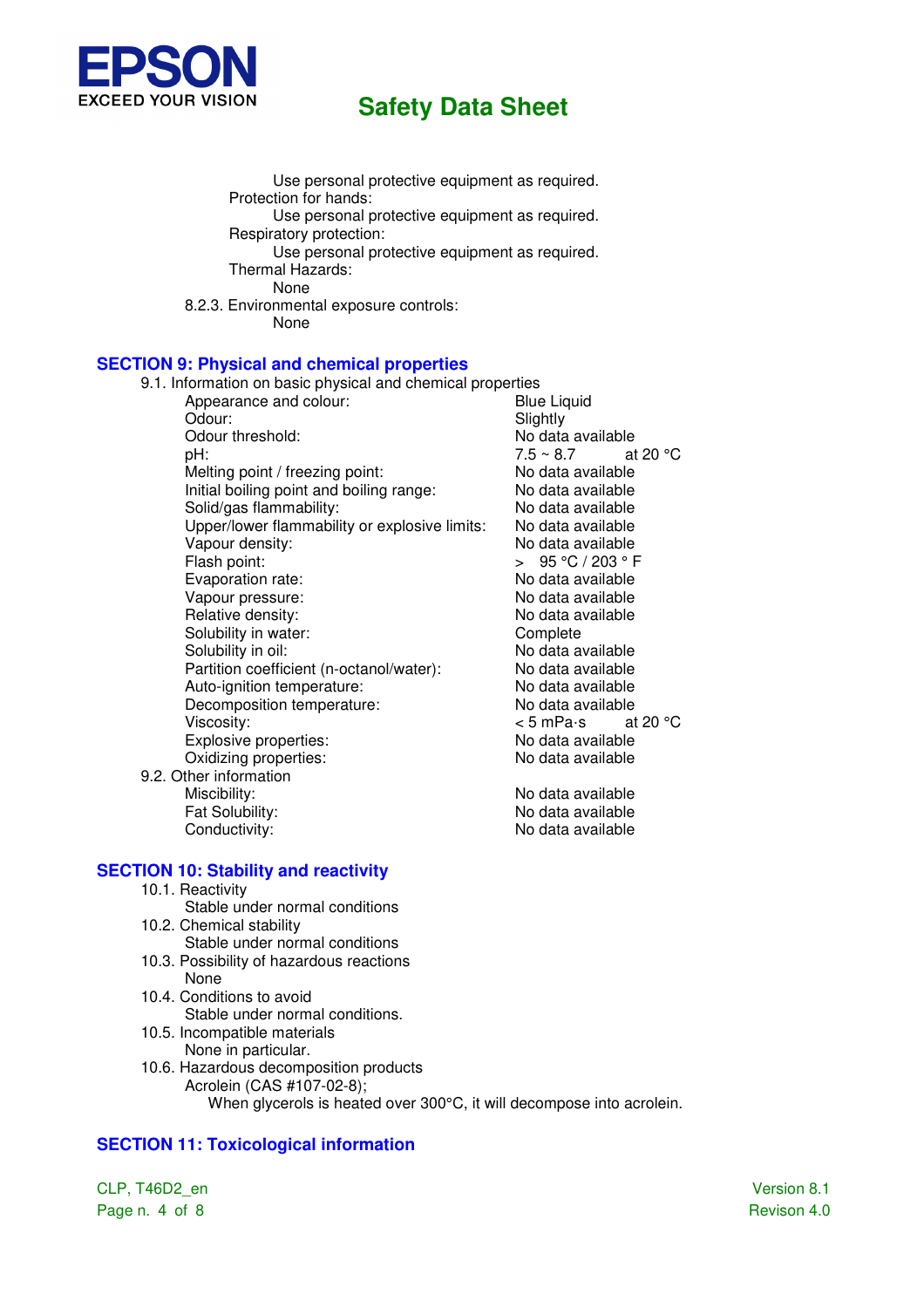

11.1. Information on toxicological effects

Toxicological information of the product:

- e) germ cell mutagenicity:
	- Test: Mutagenesis Species: Salmonella Typhimurium Positive
- f) carcinogenicity:
	- Does not contain carcinogens (Ref. 1)
- g) reproductive toxicity:

 Does not contain reproductive toxicity and developmental toxic substances (Ref. 2)

Toxicological information of the main substances found in the product:

Glycerol - CAS: 56-81-5

a) acute toxicity:

Test: LD50 - Route: Oral - Species: Guinea pig = 7750 mg/kg - Source: Journal of Industrial Hygiene and Toxicology. Vol. 23, Pg. 259, 1941

Test: LDLo - Route: Oral - Species: Human = 1428 mg/kg - Source: "Toxicology of Drugs and Chemicals," Deichmann, W.B., New York, Academic Press, Inc., 1969Vol. -, Pg. 288, 1969.

Triethanol amine - CAS: 102-71-6

a) acute toxicity:

Test: LD50 - Route: Oral - Species: Guinea pig = 2200 mg/kg - Source: "Toxicometric Parameters of Industrial Toxic Chemicals Under Single Exposure," Izmerov, N.F., et al., Moscow, Centre of International Projects, GKNT, 1982Vol. -, Pg. 114, 1982. Test: LD50 - Route: Oral - Species: Mouse = 5846 mg/kg - Source: Science

Reports of the Research Institutes, Tohoku University, Series C: Medicine. Vol. 36(1-4), Pg. 10, 1989.

If not differently specified, the information required in Regulation (EU) 2015/830 listed below must be considered as 'No data available':

a) acute toxicity;

b) skin corrosion/irritation;

- c) serious eye damage/irritation;
- d) respiratory or skin sensitisation;
- e) germ cell mutagenicity;

f) carcinogenicity;

g) reproductive toxicity;

h) STOT-single exposure;

- i) STOT-repeated exposure;
- i) aspiration hazard.

### **SECTION 12: Ecological information**

12.1. Toxicity

Adopt good working practices, so that the product is not released into the environment. Toxicological information of the product:

No data available

Toxicological information of the main substances found in the product: No data available

- 12.2. Persistence and degradability
	- No data available
- 12.3. Bioaccumulative potential
- No data available
- 12.4. Mobility in soil No data available
- 12.5. Results of PBT and vPvB assessment

CLP, T46D2\_en Version 8.1 Page n. 5 of 8 Revison 4.0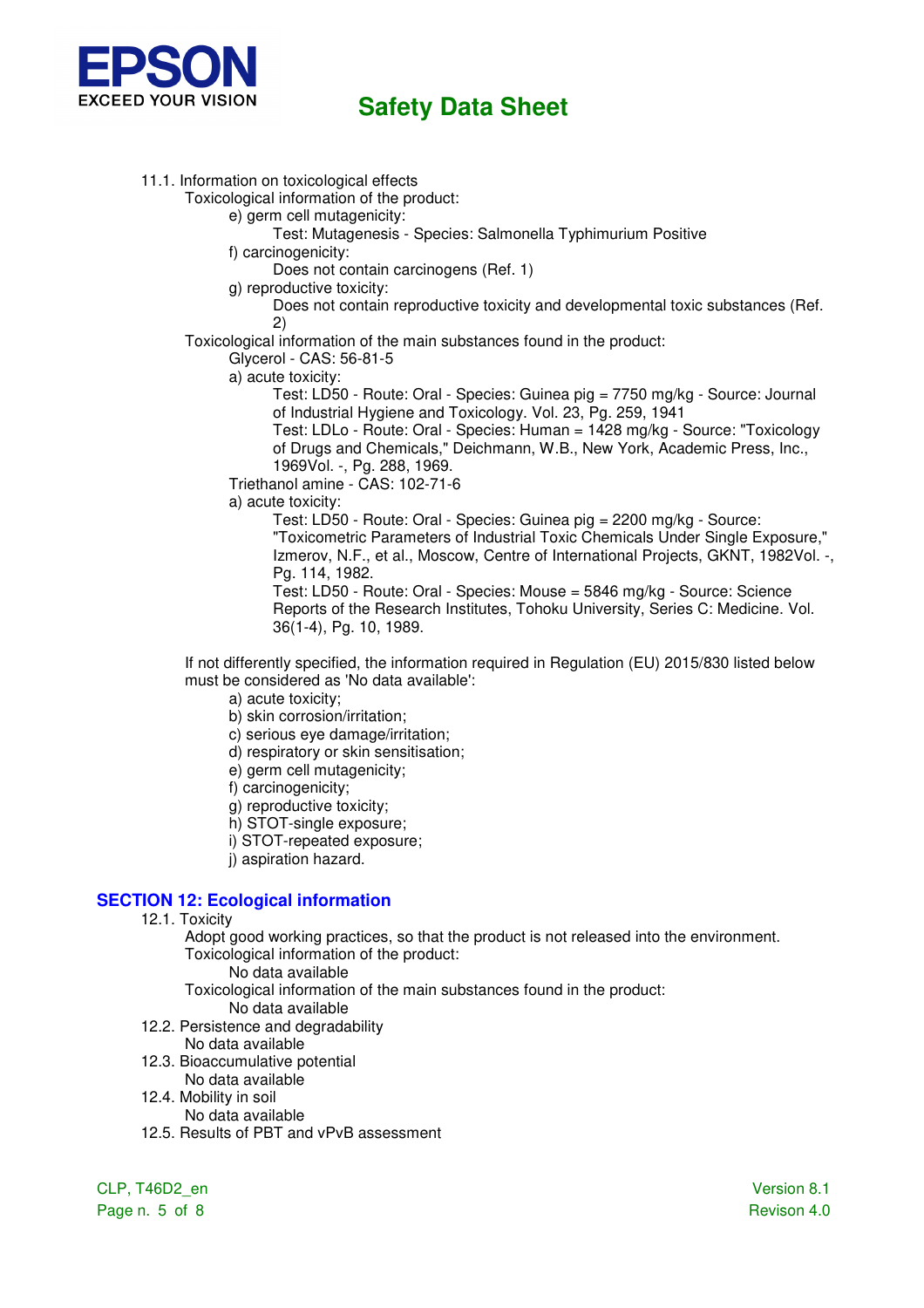

- vPvB Substances: None PBT Substances: None
- 12.6. Other adverse effects None

### **SECTION 13: Disposal considerations**

13.1. Waste treatment methods

Recover if possible. In so doing, comply with the local and national regulations currently in force.

### **SECTION 14: Transport information**

- 14.1. UN number
	- Not classified as dangerous in the meaning of transport regulations.
- 14.2. UN proper shipping name No data available
- 14.3. Transport hazard class(es) No data available
- 14.4. Packing group No data available
- 14.5. Environmental hazards No data available
- 14.6. Special precautions for user No data available
- 14.7. Transport in bulk according to Annex II of Marpol and the IBC Code No data available

## **SECTION 15: Regulatory information**

15.1. Safety, health and environmental regulations/legislation specific for the substance or mixture Dir. 98/24/EC (Risks related to chemical agents at work) Dir. 2000/39/EC (Occupational exposure limit values) Regulation (EC) n. 1907/2006 (REACH) Regulation (EC) n. 1272/2008 (CLP) Regulation (EC) n. 790/2009 (ATP 1 CLP) and (EU) n. 758/2013 Regulation (EU) 2015/830 Regulation (EU) n. 286/2011 (ATP 2 CLP) Regulation (EU) n. 618/2012 (ATP 3 CLP) Regulation (EU) n. 487/2013 (ATP 4 CLP) Regulation (EU) n. 944/2013 (ATP 5 CLP) Regulation (EU) n. 605/2014 (ATP 6 CLP) Regulation (EU) n. 2015/1221 (ATP 7 CLP) Regulation (EU) n. 2016/918 (ATP 8 CLP) Regulation (EU) n. 2016/1179 (ATP 9 CLP) Restrictions related to the product or the substances contained according to Annex XVII Regulation (EC) 1907/2006 (REACH) and subsequent modifications: Restrictions related to the product: No restriction. Restrictions related to the substances contained: No restriction. Where applicable, refer to the following regulatory provisions : Directive 2012/18/EU (Seveso III) Regulation (EC) nr 648/2004 (detergents). Dir. 2004/42/EC (VOC directive) Provisions related to directive EU 2012/18 (Seveso III): Seveso III category according to Annex 1, part 1 None

CLP, T46D2\_en Version 8.1 Page n. 6 of 8 Revison 4.0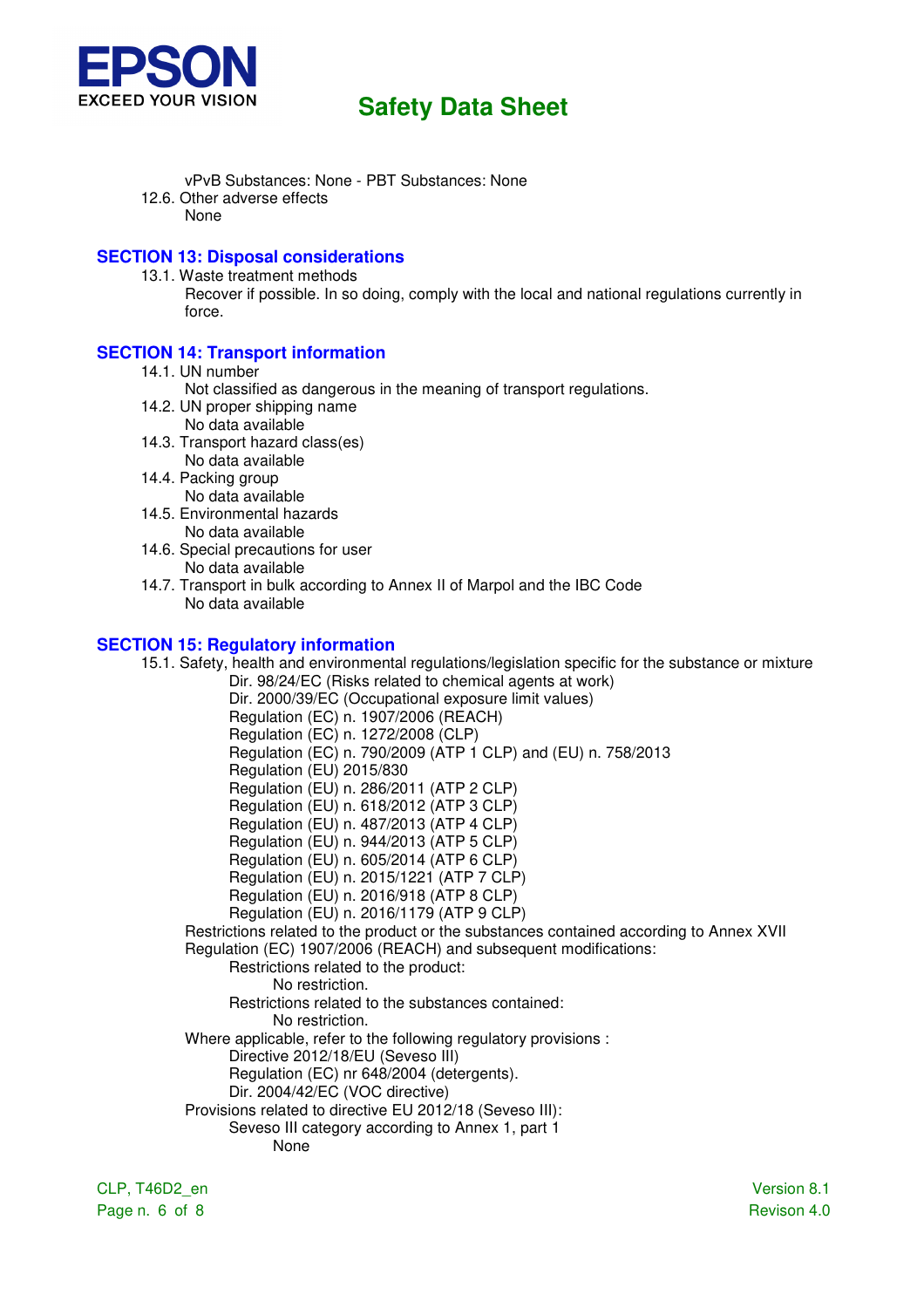

15.2. Chemical safety assessment No Chemical Safety Assessment has been carried out for the mixture.

#### **SECTION 16: Other information**

Full text of phrases referred to in Section 3:

H302 Harmful if swallowed.

H315 Causes skin irritation.

H318 Causes serious eye damage.

H317 May cause an allergic skin reaction.

H400 Very toxic to aquatic life.

| <b>Hazard class and</b> | Code                | <b>Description</b>                   |
|-------------------------|---------------------|--------------------------------------|
| hazard category         |                     |                                      |
| Acute Tox. 4            | $3.1/4$ /Oral       | Acute toxicity (oral), Category 4    |
| Skin Irrit. 2           | 3.2/2               | Skin irritation, Category 2          |
| Eye Dam. 1              | 3.3/1               | Serious eye damage, Category 1       |
| Skin Sens. 1,1A,1B      | $3.4.2/1 - 1A - 1B$ | Skin Sensitisation, Category 1,1A,1B |
| Aquatic Acute 1         | 4.1/A1              | Acute aquatic hazard, category 1     |

Paragraphs modified from the previous revision:

SECTION 1: Identification of the substance/mixture and of the company/undertaking SECTION 8: Exposure controls/personal protection

SECTION 12: Ecological information

SECTION 14: Transport information SECTION 15: Regulatory information

SECTION 16: Other information

This document was prepared by a competent person who has received appropriate training. Main bibliographic sources:

ECDIN - Environmental Chemicals Data and Information Network - Joint Research Centre, Commission of the European Communities

SAX's DANGEROUS PROPERTIES OF INDUSTRIAL MATERIALS - Eight Edition - Van Nostrand Reinold

#### Ref. 1 · IARC Monographs on the Evaluation Carcinogenic Risks to Humans (IARC: International Agency for Research on Cancer)

 ·Journal of Occupational Health (JOH) (Japan Society of Occupational Health (JSOH)) ·TLVs and BEIs (ACGIH: American Conference of Governmental Industrial Hygienists) ·IRIS Carcinogenic Assessment (IRIS: Integrated Risk Information System of US EPA) ·National Toxicology Program (NTP) Report on Carcinogens (USA)

 ·Annex VI of REGULATION (EC) No 1272/2008 OF THE EUROPEAN PARLIAMENT AND OF THE COUNCIL of 16 December 2008 on classification, labelling and packaging of substances and mixtures, amending and repealing Directives 67/548/EEC and 1999/45/EC, and amending Regulation (EC) No 1907/2006 ·MAK und BAT Werte Liste (DFG: German Research Foundation)

- ·TRGS 905, Verzeichnis krebserzeugender, keimzell mutagener oder reproduktionstoxischer Stoffe (AGS: Committee on Hazardous Substances, Germany)
- Ref. 2 ·Annex VI of REGULATION (EC) No 1272/2008 OF THE EUROPEAN PARLIAMENT AND OF THE COUNCIL of 16 December 2008 on classification, labelling and packaging of substances and mixtures, amending and repealing Directives 67/548/EEC and 1999/45/EC, and amending Regulation (EC) No 1907/2006 ·TRGS 905, Verzeichnis krebserzeugender, keimzell mutagener oder reproduktionstoxischer Stoffe (AGS: Committee on Hazardous Substances, Germany)